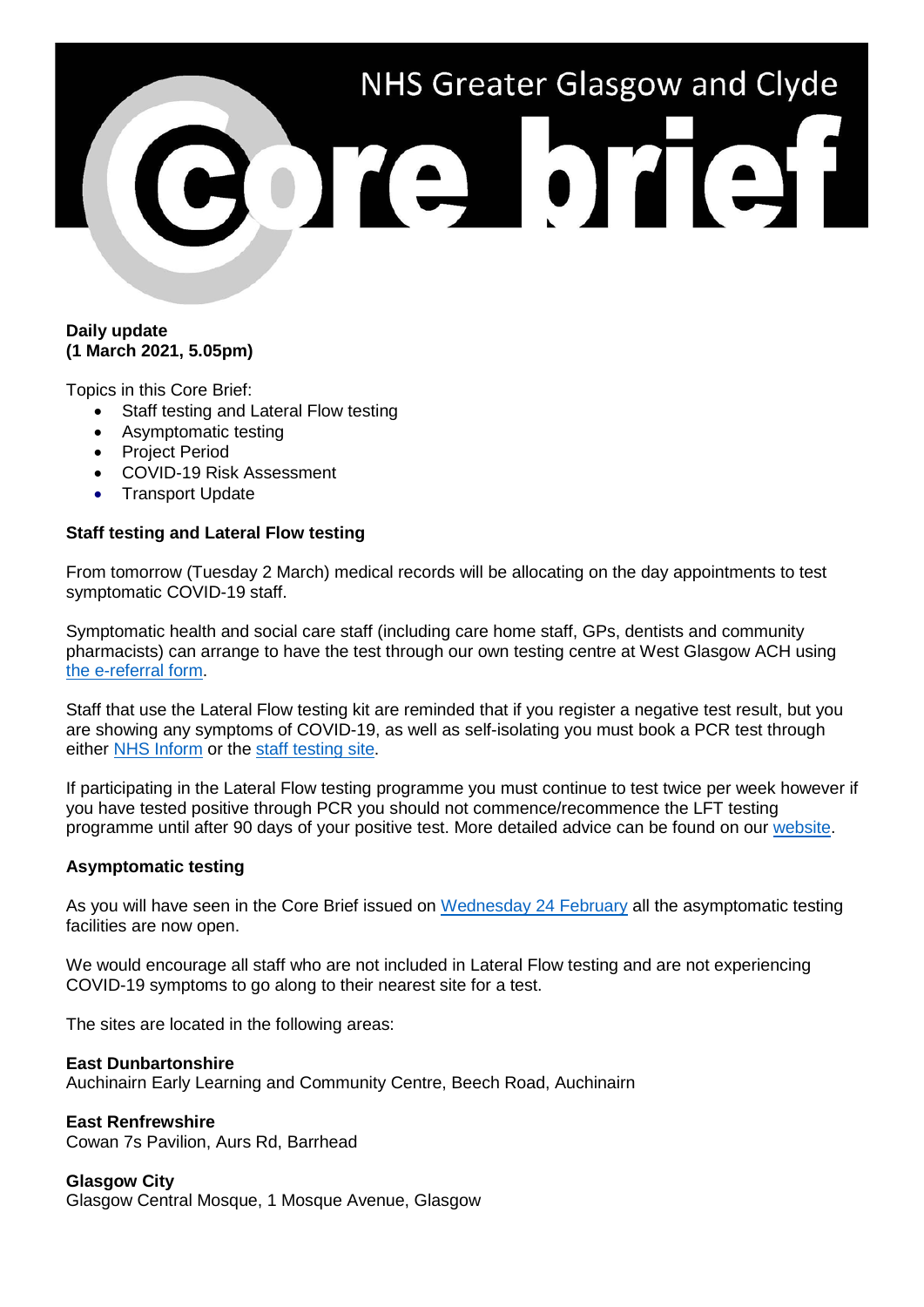Govanhill Neighbourhood Centre, 6 Daisy St, Glasgow

### **Inverclyde**

Gamble Halls, 44 Shore Street, Gourock

### **Renfrewshire**

There will be a mobile test unit for residents of Gallowhill in Paisley. This will be operational until Wednesday 3 March.

### **West Dunbartonshire**

Clydebank East Community Centre, Fleming Avenue, Clydebank Levenvalley Enterprise Centre, Castlehill Road, Dumbarton

Each of the centres works on a drop-in basis, with no appointment necessary. We would encourage all staff and their families living or working in the area near one of these testing sites to go along and have a rapid test (you will get a result in 30 minutes or less).

### **Project Period**

Three junior doctors based at GRI - Laura Knox, Pippa Thornton and Rosie McNee – have got together to launch Project Period and they need your help to make periods better for staff and patients.

This Quality Improvement project is aimed at implementing a sustainable supply of suitable, comfortable and convenient products at GRI and beyond. Given the recent Scottish Government Bill it is even more imperative.

Starting off they are reaching out to everyone to fill in a short survey about sanitary product provision and accessibility. The surveys are open to all, whether you've had a period or not!

There are two surveys and we would be very grateful if you could spare a couple of minutes to fill them in.

- For people who have periods (or have previously):<https://www.surveymonkey.co.uk/r/HRKFMGN>
- For people who don't have periods: <https://www.surveymonkey.co.uk/r/6VBHPSD>

Laura said: "We've had some donations of products from companies looking to work alongside us and we will be implementing these in SATA and AMRU in the next two weeks.

"There are posters promoting this throughout GRI next week and we would ask staff to send this link on to any other friends or colleagues.

"To colleagues out with GRI looking to work alongside us with a similar initiative please get in contact with us at the email address below or email us through our GGC emails."

If you have any questions or want to get involved you can email us at [projectperiodgri@gmail.com](mailto:projectperiodgri@gmail.com)

### **COVID-19 Risk Assessment**

The COVID-19 Risk Assessment has been further updated, of particular note is the inclusion of controls measures related to ventilation. Local managers should use the risk assessment as the basis for their own local risk assessments.

The assessment can be found at: [COVID 19 risk Assessment V6.](https://www.nhsggc.org.uk/working-with-us/hr-connect/health-safety/policies-guidance-documents-forms/personal-protective-equipment/respiratory-protection-equipment-ffp3-masks/)